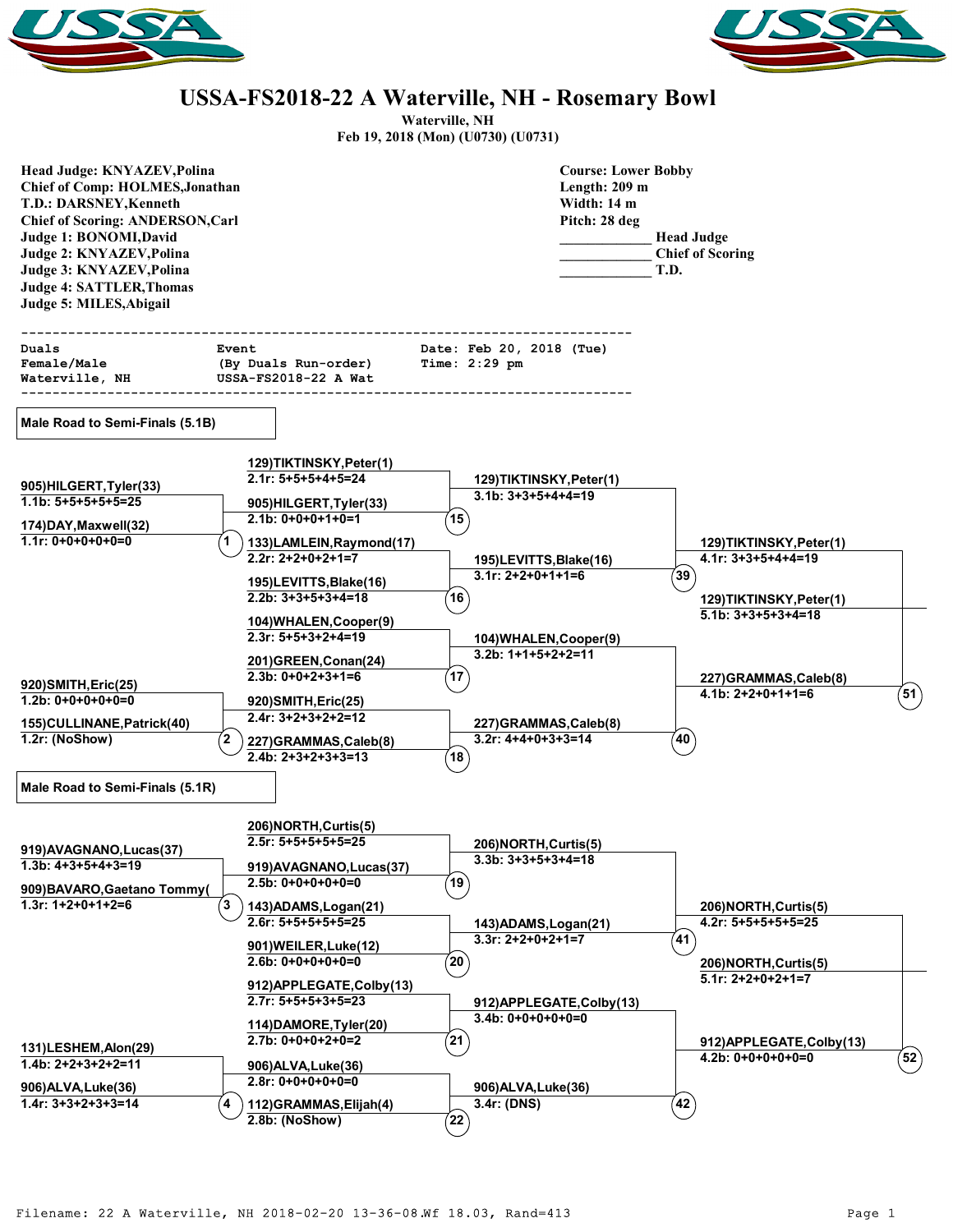| Duals                           | Event                                            | Date: Feb 20, 2018 (Tue)                      |                                                |                       |
|---------------------------------|--------------------------------------------------|-----------------------------------------------|------------------------------------------------|-----------------------|
| Female/Male                     | (By Duals Run-order)                             | $Time: 2:29$ pm                               |                                                |                       |
| Waterville, NH                  | USSA-FS2018-22 A Wat                             |                                               |                                                |                       |
|                                 |                                                  |                                               |                                                |                       |
|                                 |                                                  |                                               |                                                |                       |
|                                 |                                                  |                                               |                                                |                       |
| Male Road to Semi-Finals (5.2B) |                                                  |                                               |                                                |                       |
|                                 |                                                  |                                               |                                                |                       |
|                                 |                                                  |                                               |                                                |                       |
|                                 | 219)BOLESKY,Blake(3)<br>$2.9r: 3+3+3+3+4=16$     |                                               |                                                |                       |
| 911) ALEXANDER, Digby (35)      |                                                  | 219)BOLESKY, Blake(3)<br>$3.5b: 3+3+4+3+3=16$ |                                                |                       |
| 1.5b: (NoShow)                  | 162)TOBEY, Gavin(30)                             |                                               |                                                |                       |
| 162)TOBEY, Gavin(30)            | $2.9b: 2+2+2+2+1=9$                              | $({\bf 23})$                                  |                                                |                       |
| $1.5r: 0+0+0+0+0=0$             | 5<br>111)SERELS, Spencer(19)                     |                                               | 219)BOLESKY, Blake(3)                          |                       |
|                                 | $2.10r: 3+3+3+2+3=14$                            | 111)SERELS, Spencer(19)                       | $4.3r: 5+5+5+5+5=25$                           |                       |
|                                 |                                                  | $3.5r: 2+2+1+2+2=9$                           | (43)                                           |                       |
|                                 | 169)LATTERMAN, Spencer(14)                       |                                               |                                                |                       |
|                                 | $2.10b: 2+2+2+3+2=11$                            | $\left( 24\right)$                            | 219)BOLESKY, Blake(3)                          |                       |
|                                 | 107) ALVA, Isaac (11)                            |                                               | $5.2b: 0+0+0+0+0=0$                            |                       |
|                                 | $2.11r: 0+0+0+0+0=0$                             | 107) ALVA, Isaac(11)                          |                                                |                       |
|                                 | 125) GREEN, Keenan(22)                           | $3.6b: 5+5+5+5+5=25$                          |                                                |                       |
|                                 | 2.11b: (NoShow)                                  | $\mathbf{\left( 25\right) }$                  |                                                |                       |
| 147) SCHLAMKOWITZ, Jack(27)     |                                                  |                                               | 107) ALVA, Isaac(11)<br>$4.3b: 0+0+0+0+0=0$    | $^{'}$ 53 $\rangle$   |
| $1.6b: 4+3+3+3+4=17$            | 147) SCHLAMKOWITZ, Jack(27)                      |                                               |                                                |                       |
| 121)SCHEID,Nicholas(38)         | 2.12r: 5+5+1+2+4=17                              | 147) SCHLAMKOWITZ, Jack(27)                   |                                                |                       |
| $1.6r: 1+2+2+2+1=8$             | 6<br>232) O'HANLON, Patrick(6)                   | $3.6r: 0+0+0+0+0=0$                           | 44 <sup>7</sup>                                |                       |
|                                 | $2.12b: 0+0+4+3+1=8$                             | $^{'}26$                                      |                                                |                       |
|                                 |                                                  |                                               |                                                |                       |
| Male Road to Semi-Finals (5.2R) |                                                  |                                               |                                                |                       |
|                                 |                                                  |                                               |                                                |                       |
|                                 | 102)MOSSBROOK,Skye(7)                            |                                               |                                                |                       |
|                                 | $2.13r: 3+3+5+3+5=19$                            | 102)MOSSBROOK, Skye(7)                        |                                                |                       |
| 130)SIMON,Sid(39)               |                                                  | $3.7b: 3+3+5+3+4=18$                          |                                                |                       |
| $1.7b: 3+3+3+3+3=15$            | 130)SIMON, Sid(39)                               |                                               |                                                |                       |
| 126) ARQUIT, Jamie (26)         | $2.13b: 2+2+0+2+0=6$                             | $^{'}$ 27 $^{'}$                              |                                                |                       |
| $1.7r: 2+2+2+2+2=10$            | 7<br>136)ROTHBERG, Michael(23)                   |                                               | 102)MOSSBROOK, Skye(7)                         |                       |
|                                 | 2.14r: 1+1+0+2+1=5                               | 124) PETRONE, Jack(10)                        | $4.4r: 4+3+5+2+4=18$                           |                       |
|                                 |                                                  | $3.7r: 2+2+0+2+1=7$                           | (45)                                           |                       |
|                                 | 124) PETRONE, Jack (10)<br>$2.14b: 4+4+5+3+4=20$ | ້ 28ີ                                         |                                                |                       |
|                                 |                                                  |                                               | 102)MOSSBROOK, Skye(7)<br>$5.2r: 5+5+5+5+5=25$ |                       |
|                                 | 105)REILEY, Camden(15)                           |                                               |                                                |                       |
|                                 | 2.15r: (NoShow)                                  | 115)RYAN,Aidan(18)                            |                                                |                       |
|                                 | 115)RYAN, Aidan(18)                              | $3.8b: 4+3+5+2+3=17$                          |                                                |                       |
|                                 | $2.15b: 0+0+0+0+0=0$                             | 29`                                           | 115) RYAN, Aidan(18)                           |                       |
| 916)LEMLEY, Andrew(31)          |                                                  |                                               | $4.4b: 1+2+0+3+1=7$                            | $\left($ 54 $\right)$ |
| $1.8b: 2+2+4+3+3=14$            | 916)LEMLEY, Andrew (31)                          |                                               |                                                |                       |
| 103) STUART, Dakota(34)         | $2.16r: 5+5+5+5+5=25$                            | 916)LEMLEY, Andrew(31)                        |                                                |                       |
| $1.8r: 3+3+1+2+2=11$            | 8<br>209)CAPLAN, Nathan(2)                       | $3.8r: 1+2+0+3+2=8$                           | (46)                                           |                       |
|                                 | 2.16b: 0+0+0+0+0=0                               | $\mathbf{\left( 30\right) }$                  |                                                |                       |
|                                 |                                                  |                                               |                                                |                       |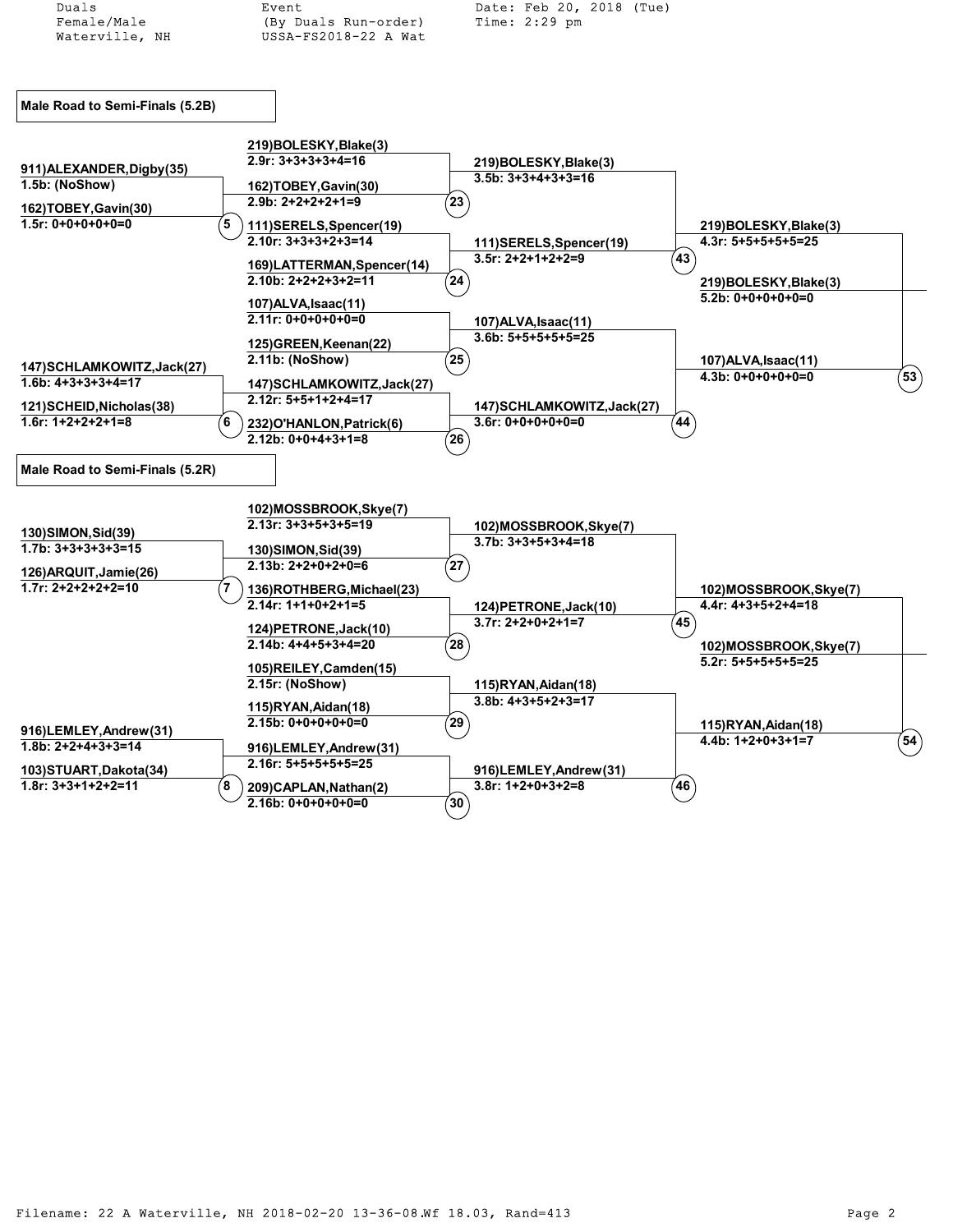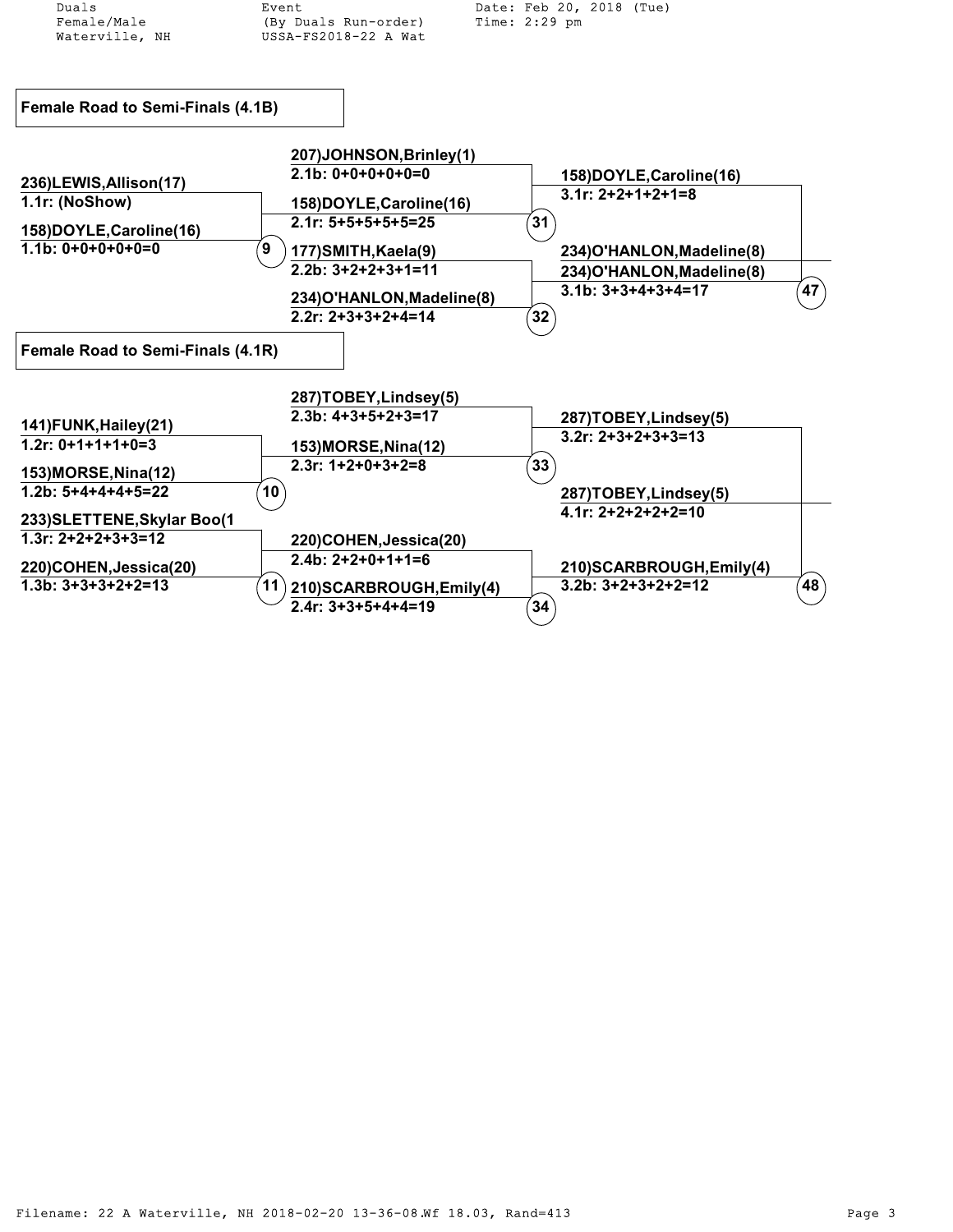